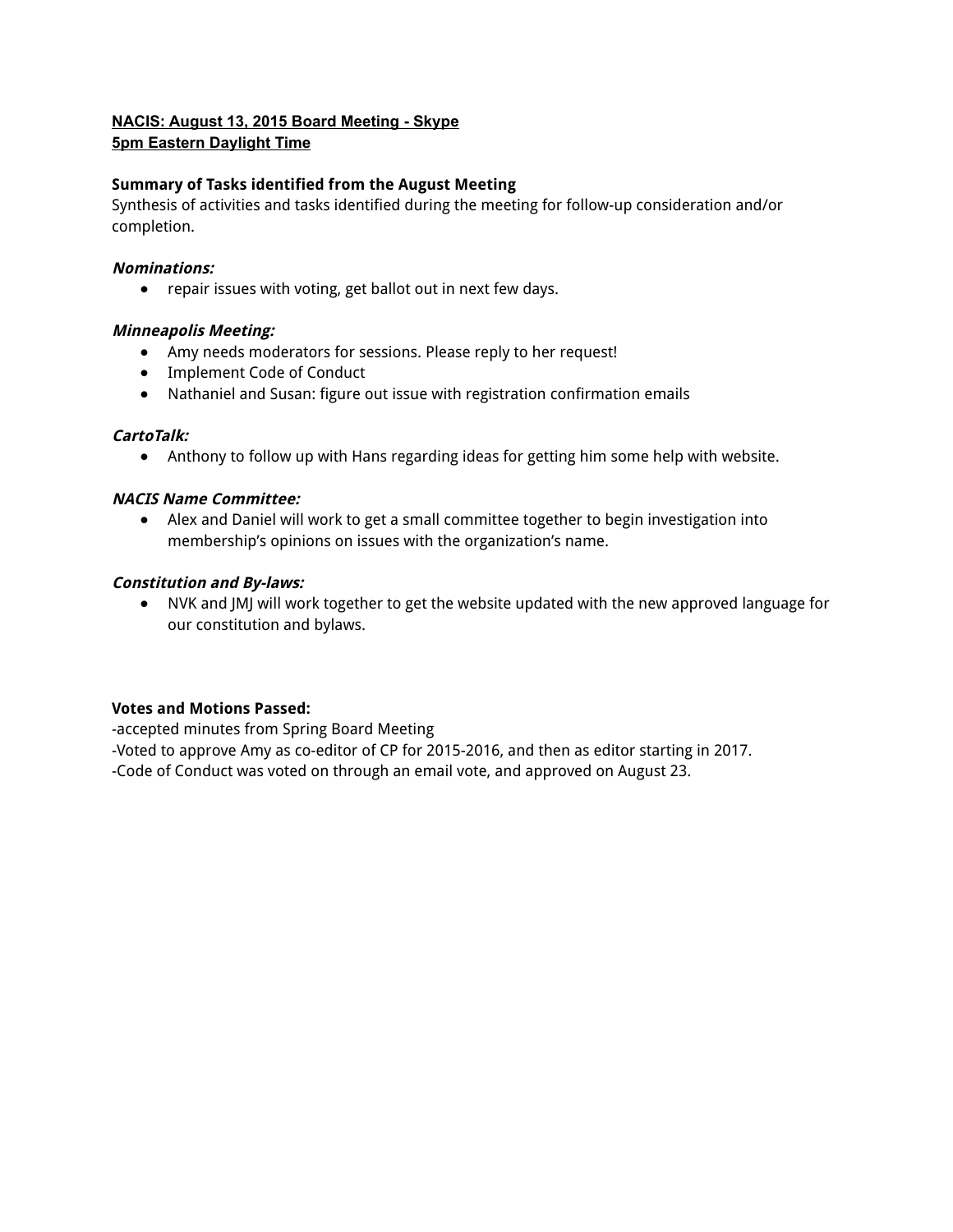# **Board Composition:**

## **Executive Office (non-voting)**

Tanya Buckingham | Executive Director-Annual Meeting Operations (term expires 1/2016) Susan Peschel | Business Operations (un-termed) Daniel Huffman | Executive Director-Operations (term expires 1/2019)

## **Executive Board (voting)**

Nathaniel Kelso | Past President (term expires 10/2015) Alex Tait | President (term expires 10/2015) Amy Griffin | Vice President & Program Chair Minneapolis (term expires 10/2015) Anthony Robinson | VP-Elect (term expires 10/2015) Jenny Marie Johnson | Treasurer (term expires 10/2016) Martha Bostwick | Secretary (term expires 10/2015)

# **Board of Directors (voting)**

Mamata Akella (term expires 10/2015) Maggie Smith (term expires 10/2015) (regrets) Andy Woodruff (term expires 10/2015) Nat Case (term expires 10/2016) (regrets) Kristen Grady (term expires 10/2016) Alethea Steingisser (term expires 10/2016)

Lauren Tierney | Student Board Member (term expires 10/2015) (regrets)

# **Ex-officio Members (non-voting)**

Patrick Kennelly | Editor of Cartographic Perspectives (regrets) Hans van der Maarel | Editor of CartoTalk (regrets)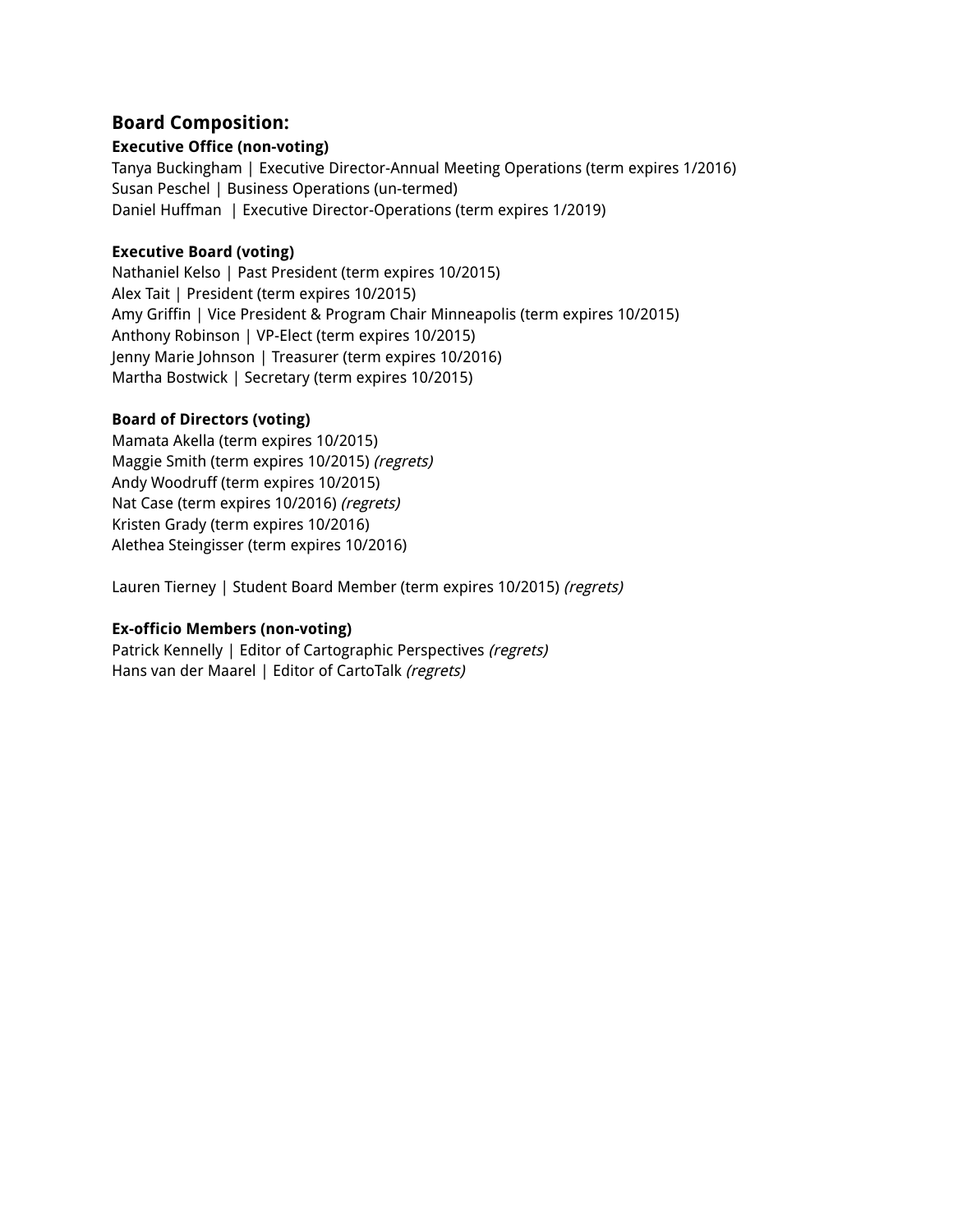### **Meeting opened at 5:01pm Eastern**

- Minutes Recorded by Martha Bostwick
- Agenda

## **Welcome | Alex**

# **Minutes | Alex & Martha**

-Has everyone read over the minutes from the Spring Board Meeting? Are there any changes to be made?

-Anthony made the motion to accept minutes. Alethea seconded. All in favour. Nathaniel abstained. **Motion passed.**

-How are we coming with the pertinent action items from the SBM?

- fixes to nacis.org for fall meeting admin DONE
- remove subscription membership option ??

-NVK: explained subscription membership, and said it has been disabled from visible website, but it can still be accessed on backend.

-Alex: a lot to cover today, so any other items address below or postpone review to Minneapolis meetings

### **Nominations | Nathaniel**

-We've got a full slate of candidates. Andy asked to be added for a second term. We have six candidates, and need to elect three. VPE position is Fritz Kessler, former editor of CP and previously on NACIS board. Martha is back again for Secretary. Carolyn Fish and Robin Tolochko for the student ballot. -There are troubles with the voting on the website, but working to get it fixed. We're at 60 days today, hopefully voting site can go out tomorrow, if not then candidate slate will be emailed, and the ballot will go out as soon as it's fixed. Bylaws says names need to be announced at 60 days, and vote needs to be done by 30 days prior to the Annual Business Meeting.

### **Minneapolis 2015| Amy & Anthony**

-we're under control. So far we have 80 full registrations, 9 student registrations, PCD is at 58 people. -email going out to speakers soon to remember to register

-schedule is online, room assignments are made

-still need moderators. Please let Amy know which session you want.

-Alethea: Can we have an update on hotels? Are the overflows already sold out?

-Susan: She'll have to check in, and see if we've filled our blocks.

-NVK: He has a registration question. Someone didn't get a confirmation email. They're looking into seeing what happened. They need to figure out what happened to the meeting reg emails.

-NVK: Do we have forecasting models on attendance?

-Daniel: +/- 25 people, we're currently tracking for 300 people.

# **Code of Conduct | Anthony**

-Anthony has posted a link in chat window for us to review.

-It has been worked on by several members of the board. We could use a few more eyeballs, so please take a look. It's an amalgamation of a few other examples. Lots of ways to take this, we tried to make it clear and how it applied to our audience.

-(general discussion ensued on what they have included in the Code so far)

-Alex: how much time do we need to finish this up. Can we use it for this meeting?

-NVK: how do we brief session chairs on what to do when code is breached.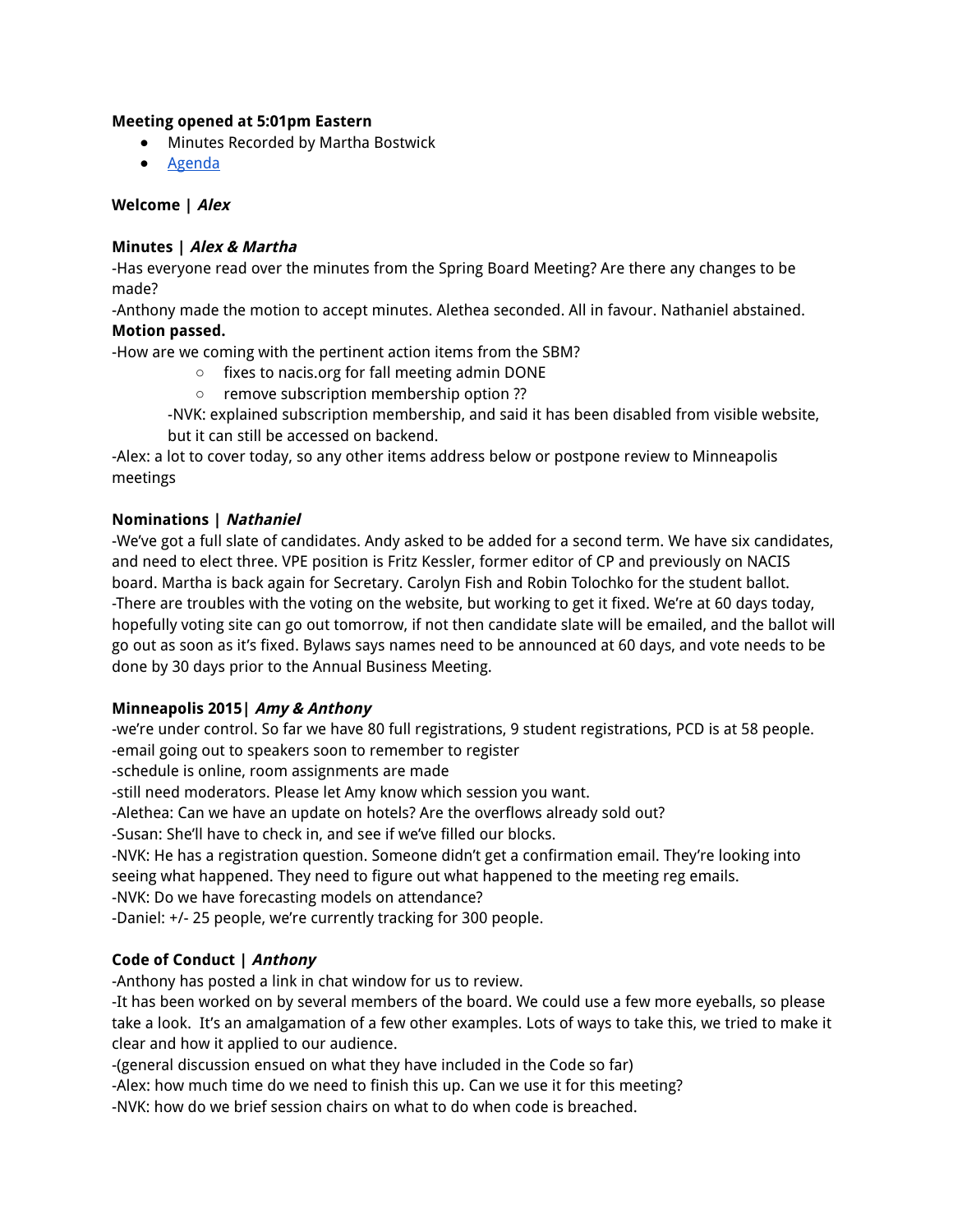-Alex: the onus shoud be on VP, Prez, VPE to to handle the situation, not the session chairs. They should just report incidents, not handle them.

-Anthony: right now it's very open and variable on how things get handled. -(general discussion on how incidents get handled)

# **Cartographic Perspectives| Alex and Daniel**

CP Editor Position

-Pat is getting busy, and wants to bring on a CP co-editor

-Pat suggests Amy Griffin as co-editor for the coming 2015-2016 year, and proposes Amy as next CP editor starting in 2017.

-Is this a conflict of interest, in that she will be both President and Co-Editor at the same time? -We opened the topic for discussion, no one spoke up with a problem.

-Amy recused herself on the vote to approve herself as co-editor and then editor for 2017. -Alex proposes we vote her in now.

-Nathaniel made the motion to approve Amy as co-editor and editor starting 2017. Alethea seconded the motion. All voted in favor. **Motion passed.**

-DH: Issue #80 is in preparations, if things go according to schedule, we'll get 2 issues out this year, 4 out next year, and we'll be caught up - this is assuming we get enough peer-reviewed content.

# **Carto Talk**

-Alex: we need to get Hans help - this needs to get brought up at the Minneapolis meetings. -DH: could we ask Hans to look into getting a quote for the technical services he needs. We can then discuss in Minneapolis to see how to proceed - hire or get volunteers.

-Anthony: will be in touch with Hans about this, he's already talking to him.

# **NACIS Name | Alex and Daniel**

-there has been some unfortunate confusion with our name sounding like 'Nazis' in Spanish. -DH: it comes up on web searches fairly often with Nazi propaganda, swastikas, etc.

-this is a problem for foreign members, more than domestic.

-Hungarian spells Nazis as NACIS.

-This is a potential global branding image problem. We would like to form a committee to explore the feasibility of a name change. Committee would start by getting some feedback from membership in October, and proceed from there: figure out what's involved with changing names, etc.

-Alex: does the board think this is enough of an issue to look into? (most responded that they were open to looking into this. Nobody said they were against it.)

-DH: wanted a 3-person committee, Alex suggested 5 people. DH thought to keep it small for the initial questioning, then maybe add more people later if necessary.

Alex: first order of business would be to investigate what the membership's thoughts are about the name, and about a name change.

-Martha made a motion to form a new committee to investigate the possibility of a name change . Alethea seconded the motion. Motion passed.

-Alex and Daniel will work on committee to get a good representation of the membership. Tom Patterson is interested in working on the committee. Would like someone newer to organization to be on the committee as well.

# **Updates to the Constitution and Bylaws | JMJ & Alex**

-JMJ: overview of changes to bylaws. These were already all voted on in the past, they just needed to be updates on the website. We were out of date on language, and didn't reflect changes that were already